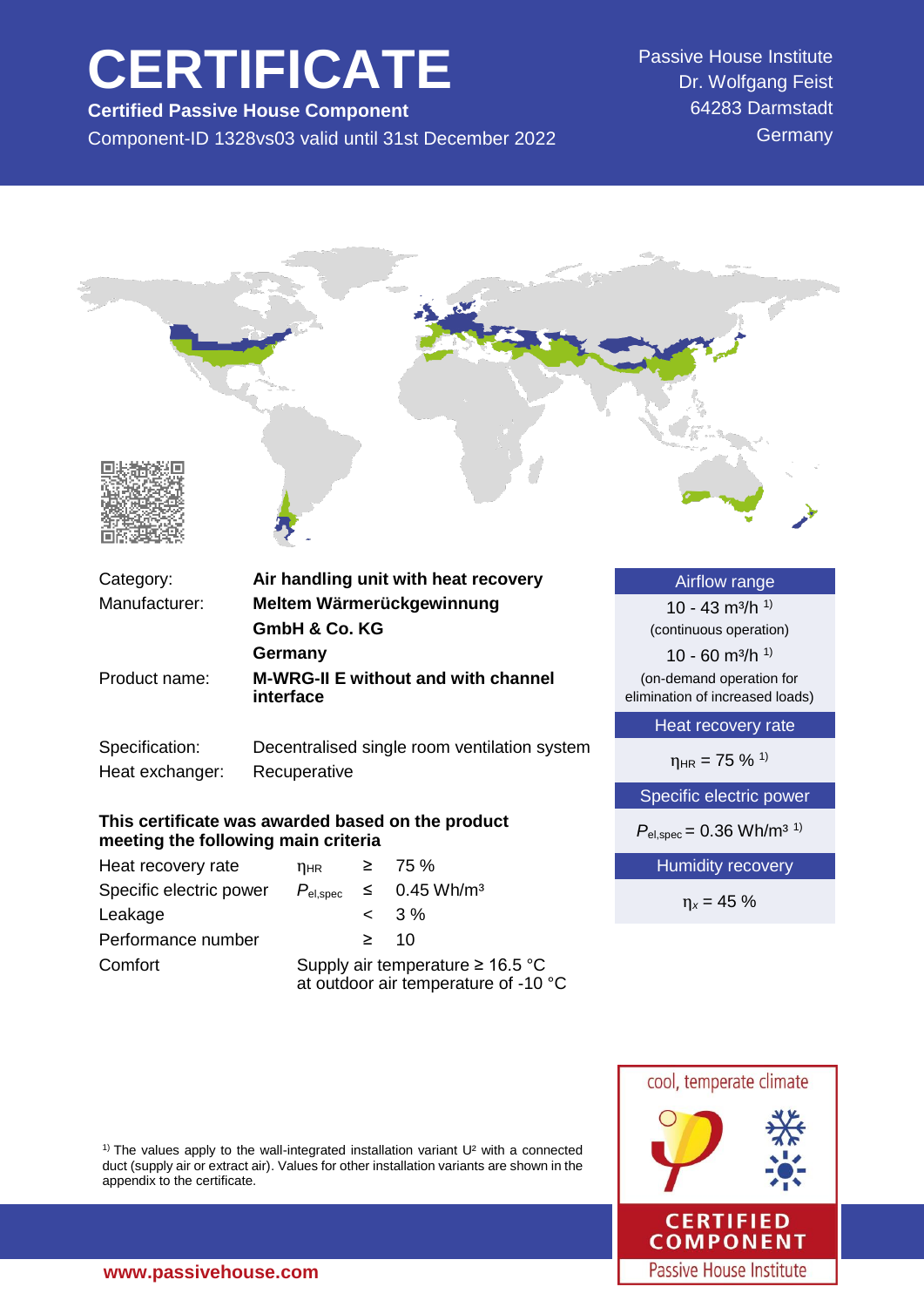**Meltem Wärmerückgewinnung GmbH & Co. KG** Am Hartholz 4, 82239 Alling, Germany  $\mathbf{F}$  +49 (0) 8141 404179 - 0  $\vert\boxtimes$  info@meltem.com  $\vert\triangleleft$  http://www.meltem.com  $\vert$ 

## **Humidity recovery**

**2/6 Humidity recovery** Indoor air humidity can be increased by using a system with moisture recovery in a cool, temperate climate, especially during the winter. These higher humidity levels will reduce evaporation from building elements and furniture during the heating period and thus have a positive effect on the building's heating demand. In order to account for this effect, the heat recovery efficiency is increased by a certain percentage, depending on the achieved level of moisture recovery.

| <b>Humidity recovery</b> |  |
|--------------------------|--|
| $n_x = 45 \%$            |  |

- **Application of moisture recovery:** 
	- $\checkmark$  In cool temperate climates, heat exchangers with moisture recovery should generally only beused if the moisture load inside the building is comparatively low (e.g. in a residential building with an occupancy rate significantly below the average).

#### **Passive House comfort criterion**

Due the frost protection strategy, slightly lower supply air temperatures may temporarily occur (approx. 12 °C), after activation of the frost protection strategy, the supply air temperature rises again to over 16.5 °C.

#### **Efficiency criterion (heat recovery rate)**

The effective heat recovery rate is measured at a test facility using balanced mass flows of the outdoor and exhaust air. The boundary conditions for the measurement are documented in the testing procedure.

$$
\eta_{HR} = \frac{(\theta_{ETA} - \theta_{EHA}) + \frac{P_{el}}{\dot{m} \cdot c_p}}{(\theta_{ETA} - \theta_{ODA})} + 0.08 \cdot \eta_x
$$

with

- *ηHR* Heat recovery rate in %
- *θETA* Extract air temperature in °C
- *θEHA* Exhaust air temperature in °C
- *θODA* Outdoor air temperature in °C
- *P*el Electric power in W
- $\dot{m}$  Mass flow in kg/h
- *c<sup>p</sup>* Specific heat capacity in Wh/(kg.K)
- *η<sup>x</sup>* Humidity recovery in %

for  $n_x$  > 60 %, the heat recovery increase (0.08 .  $n_x$ ) is limited to a maximum of 4.80 %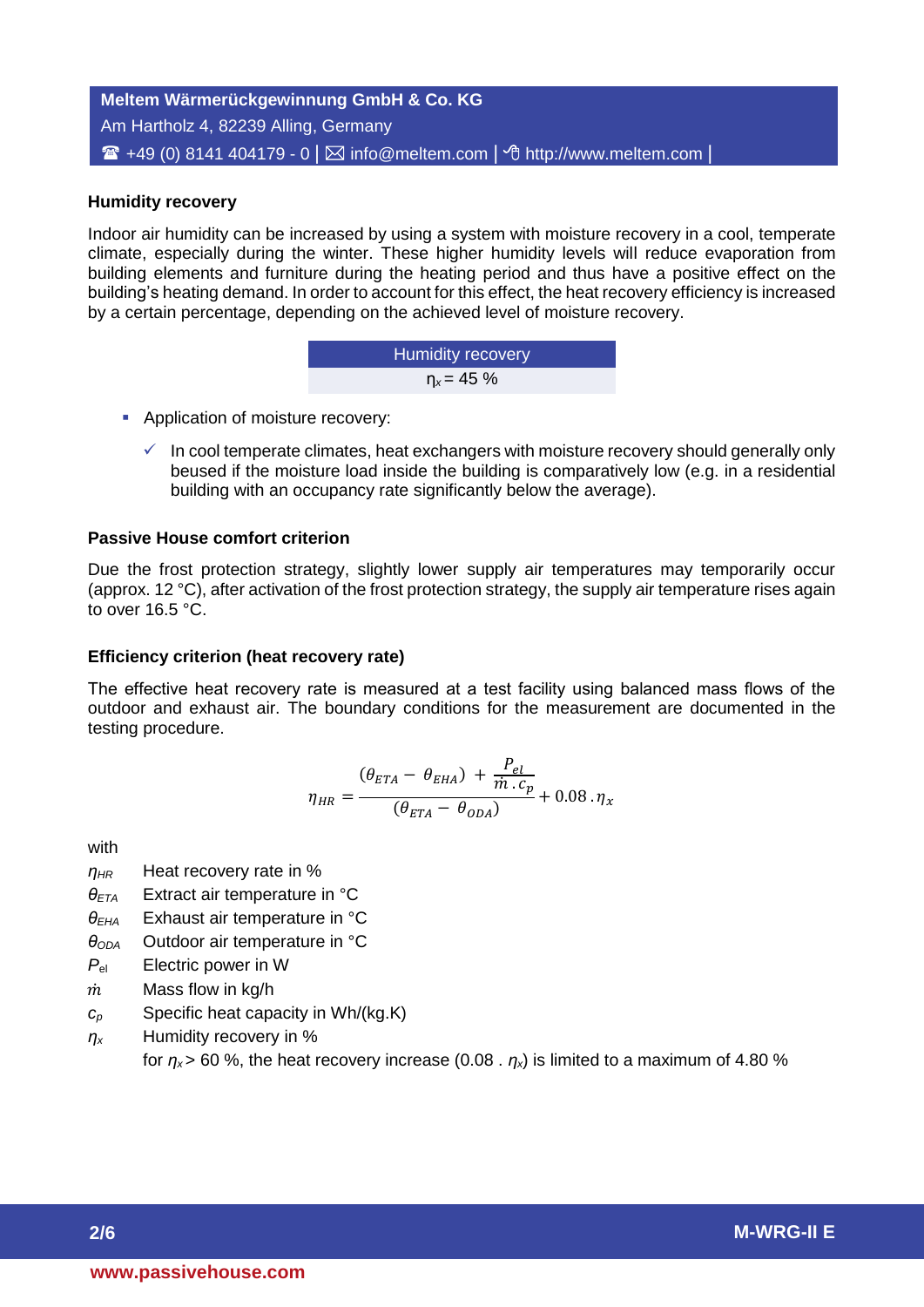There are various installation variants for the device under investigation. The following values were obtained for the respective installation variant:

| <b>Installation variant</b>                               | Airflow range<br>constinuous<br>operation<br>[m <sup>3</sup> /h] | Heat recovery<br>rate<br>[%] | Airflow range<br>on-demand<br>operation<br>[m <sup>3</sup> /h] | Heat recovery<br>rate<br>[%] |
|-----------------------------------------------------------|------------------------------------------------------------------|------------------------------|----------------------------------------------------------------|------------------------------|
| Externally mounted / AP                                   | $10 - 33$                                                        | 81                           | $10 - 52$                                                      | 76                           |
| Partially integrated / UP                                 | $10 - 35$                                                        | 81                           | $10 - 57$                                                      | 75                           |
| Partially integrated with channel<br>interface            | $10 - 41$                                                        | 80                           | $10 - 60$                                                      | 75                           |
| Fully integrated U <sup>2</sup> with channel<br>interface | $10 - 43$                                                        | 79                           | $10 - 60$                                                      | 75                           |
|                                                           |                                                                  |                              |                                                                |                              |

## **Efficiency criterion (electric power)**

The ventilation unit is offered in various versions. The following electrical power consumption was determined depending on the connection variant:

| <b>Connection variant</b>                                                                                             | Elektrische Leistungsaufnahme<br>[Wh/m <sup>3</sup> ] |
|-----------------------------------------------------------------------------------------------------------------------|-------------------------------------------------------|
| Free blowing                                                                                                          | 0.32                                                  |
| Connection supply air (dP 50 Pa) / extract free blowing or<br>Supply free blowing / connection extract air (dP 50 Pa) | 0.36                                                  |
| Connection of supply and extract air duct (each dP 50 Pa)                                                             | 0.40                                                  |

### **Efficiency ratio**

The efficiency ratio provides information about the overall energy performance of the respective ventilation unit. It specifies the achieved reduction in ventilation heat losses by using a ventilation unit with heat recovery rather than without.

| <b>Efficiency ratio</b>      |
|------------------------------|
| $\epsilon_{\text{L}} = 0.52$ |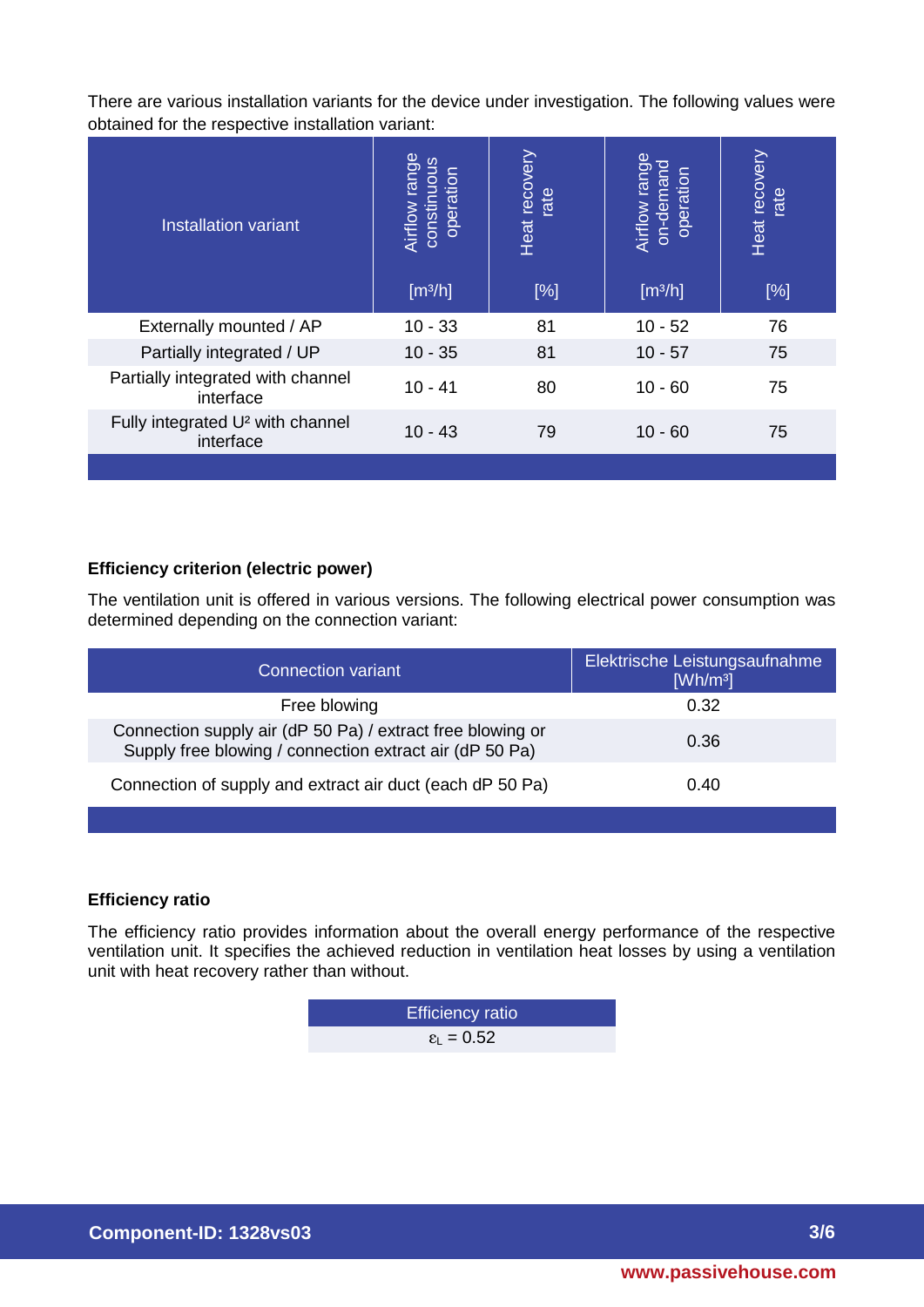## **Leakage**

The leakage airflow must not exceed 3 % of the average airflow of the unit's operating range. The test to determine the leakages was carried out in accordance with the DIN 13141-8 standard.

| Internal leakage | <b>External leakage</b> |
|------------------|-------------------------|
| $0.38\%$         | 2.19%                   |

#### **Settings and airflow balance**

It must be possible to adjust the balance between the exhaust airflow rate and the outdoor airflow rate for all units.

- This device is certified for airflow rates of 10 43 m<sup>3</sup>/h (continuous operation) resp. 10 - 60 m<sup>3</sup>/h (on-demand operation for elimination of increased loads).
- Balancing of the airflow rates of the unit is possilbe.
	- $\checkmark$  The airflow volumes can be held steady automatically (by constant volume flow fans).
- The users should have at least following possibilities for adjustment:
	- $\checkmark$  Switching the system on and off.
	- $\checkmark$  Synchronized adjustment of the supply air and extract airflow to basic ventilation (70-80 %), standard ventilation (100 %) and increased ventilation (130 %) with a clear indication of the current setting.
	- The standby power consumption of this device makes 0.8 W. Hereby complies with the target value of 1 W.
	- After a power failure, the device will automatically resume operation.

## **Indoor air quality**

This unit is equipped with following filter qualities by default:

| Outdoor air filter | ⊦Extract air filter |
|--------------------|---------------------|
| ISO ePM1 60%       | ISO Coarse 60%      |

On the outside air side, a fine filter of efficiency ISO ePM1 50% (F7 according to EN 779) or better is recommended. If not standard, a filter with recommended efficiency is offered as optional equipment or accessory by the manufacterer.

If the device is not operated during the summer, the filter should be replaced before the next operation.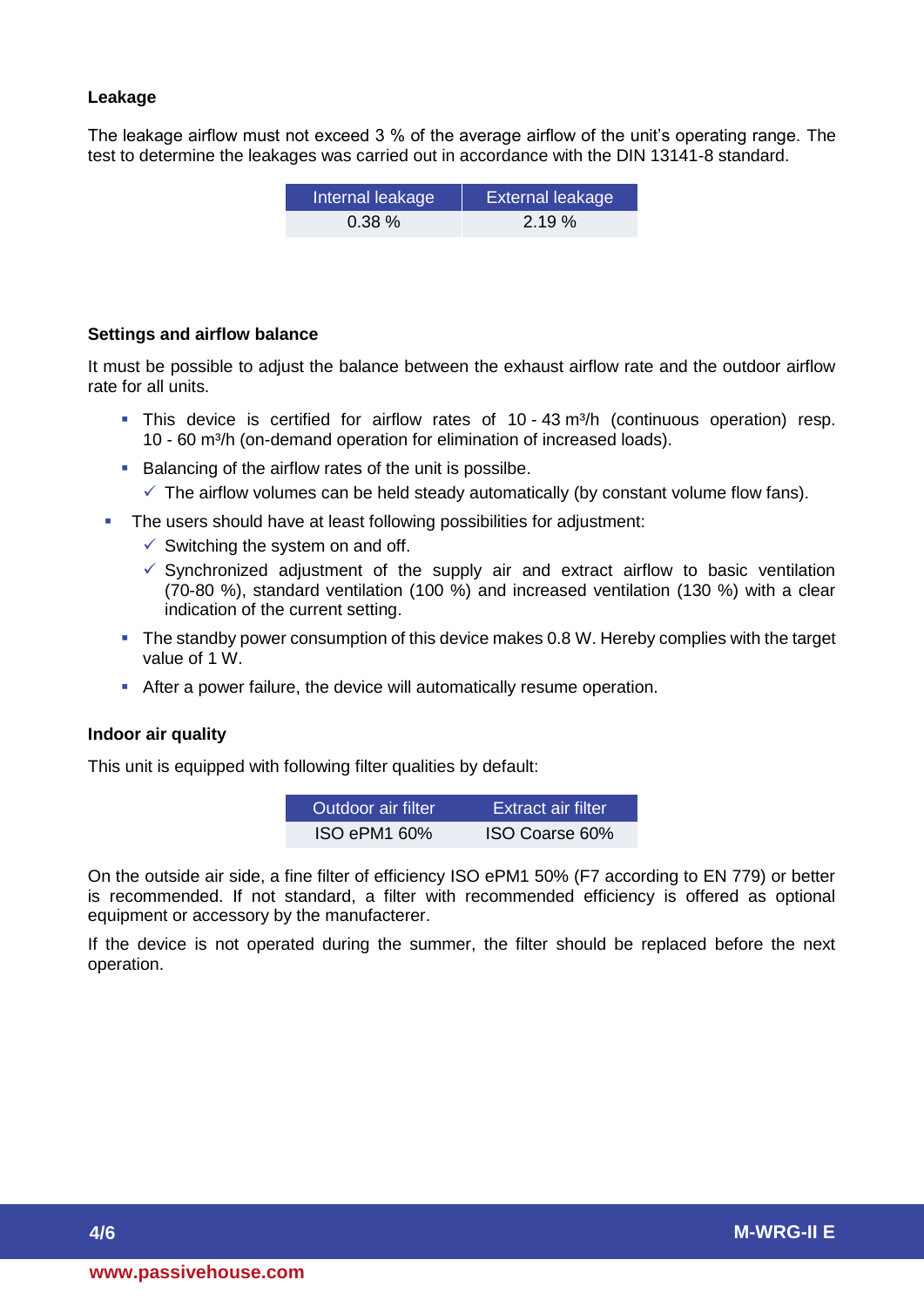## **Acoustical testing**

The noise limits in living rooms of 25 dB(A) for continuous operation and 35 dB(A) for ventilation on demand are complied with within the listed airflow-ranges. Since it can be assumed that the unit will be installed in a living room, the sound pressure level in installation room should be restricted to 25 dB(A).

The following sound levels are achieved by the unit for the various installation variants as a function of the airflow rate:

| Luftvolumenstrom<br>[m <sup>3</sup> /h]                                                                                                     | 10   | 20   | 30             | 40   | 50   | 60   | 70   |
|---------------------------------------------------------------------------------------------------------------------------------------------|------|------|----------------|------|------|------|------|
| AP<br>Sound power level Lw [dB(A)]                                                                                                          | 15.6 | 23.2 | 27.2           | 32.2 | 37.8 | 41.2 | 43.9 |
| AP<br>Sound pressure level at 10 m <sup>2</sup> of room absorption<br>area (e.g. living room) Lp [dB(A)]                                    | 11.6 |      | 19.2 23.2 28.2 |      | 33.8 | 37.2 | 39.9 |
| UP<br>Sound power level Lw [dB(A)]                                                                                                          | 16.3 | 22.7 | 26.0           | 31.8 | 36.6 | 40.0 | 42.9 |
| UP<br>Sound pressure level at 10 m <sup>2</sup> of room absorption<br>area (e.g. living room) Lp [dB(A)]                                    | 12.3 | 18.7 | 22.0           | 27.8 | 32.6 | 36.0 | 38.9 |
| UP with channel interface<br>Sound pressure level Lw [dB(A)]                                                                                | 16.3 | 21.1 | 23.3           | 28.3 | 34.2 | 38.2 | 40.0 |
| UP with channel interface<br>Sound pressure level at 10 m <sup>2</sup> of room absorption<br>area (e.g. living rooms) Lp [dB(A)]            | 12.3 | 17.1 | 19.3           | 24.3 | 30.2 | 34.2 | 36.0 |
| U <sup>2</sup> with channel interface<br>Sound power level Lw [dB(A)]                                                                       | 15.3 | 20.6 | 22.5           | 26.7 | 32.2 | 35.1 | 37.9 |
| U <sup>2</sup> with channel interface<br>Sound pressure level at 10 m <sup>2</sup> of room absorption<br>area (e.g. living room) Lp [dB(A)] | 11.3 | 16.6 | 18.5           | 22.7 | 28.2 | 31.1 | 33.9 |